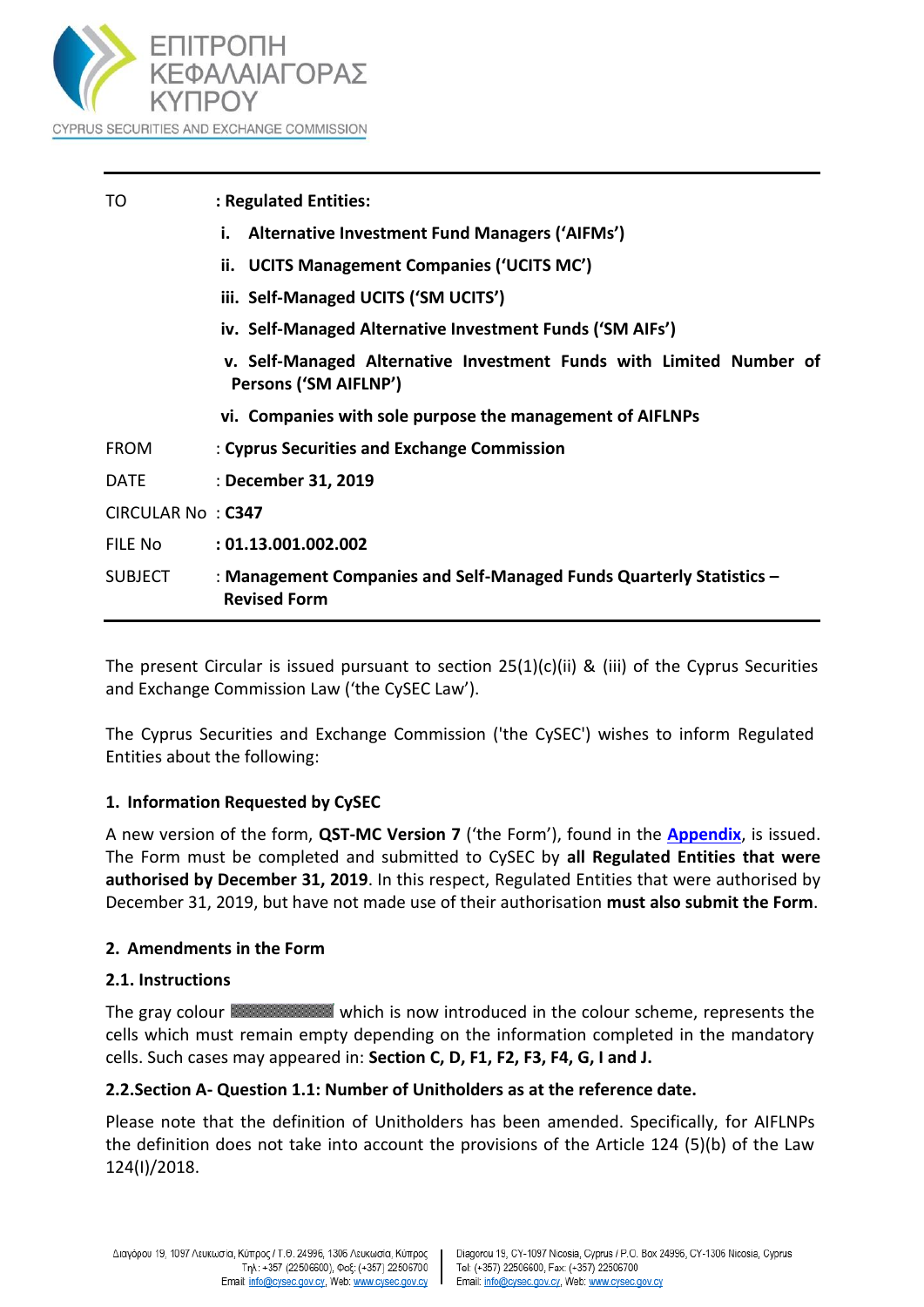The new definition is as follows: *Unitholders mean the number of clients who hold units in the Collective Investment Scheme under management.* 

## **3. Additional information Requested**

# **Section C: Details of each Undertaking of Collective Investments under Management**

One additional Column is added in this Section and the information requested is as follows:

**Column Z:** Number of Physical Persons based on Article 124 (5)(b) of the Law 124(I)/2018. This information must be completed only in cases that the Fund Type based on Column F, is AIFLNP. Otherwise the cell must be left empty.

### **4. Submission date of the Form**

The table below summarises the deadlines for the submission of the Form, which are the same as described in Circular 340. Based on the following table the deadline for the submission of the Form for the Q4 2019, **is 31st January 2020.**

| <b>Reference Period</b> | <b>Submission Date</b>                  |
|-------------------------|-----------------------------------------|
| 01/01/20XX - 31/03/20XX | 30 April 20XX                           |
| 01/04/20XX-30/06/20XX   | <b>31 July 20XX</b>                     |
| 01/07/20XX - 30/09/20XX | 31 October 20XX                         |
| 01/10/20XX - 31/12/20XX | 31 January 20XX (of the following year) |

#### **5. Successful submission**

- **5.1.** Successful submission is considered only if REs submit the Form through the TRS System and receive the positive feedback file that is dispatched on the Outgoing folder of the TRS System.
- **5.2.** CySEC emphasises the importance of meeting the deadline of 31 January 2020, **and stresses that NO extension will be granted.**
- **5.3. Failure to promptly and duly comply with the above will bear the administrative penalties of section 37(5) of the CySEC Law.**

### **6. Support**

### **6.1. Queries on how to complete the fields of the Form**

In case you have any queries on the completion of the Form, please submit them **only** in writing by sending an email to [riskstatistics.fundmgrs@cysec.gov.cy.](mailto:riskstatistics.fundmgrs@cysec.gov.cy) All email communication should include in the subject, the Regulated Entity full name and the TRS coding.

### **6.2. Technical Queries on digitally signing and submitting the Form**

For technical matters on digitally signing and submitting the Form, REs are advised to frequently visit the CySEC's website at the specified [section.](https://www.cysec.gov.cy/en-GB/entities/digital-signature/TRS-User-Manual/) For further clarifications, REs are requested to use the electronic addres[s information.technology@cysec.gov.cy.](mailto:information.technology@cysec.gov.cy)